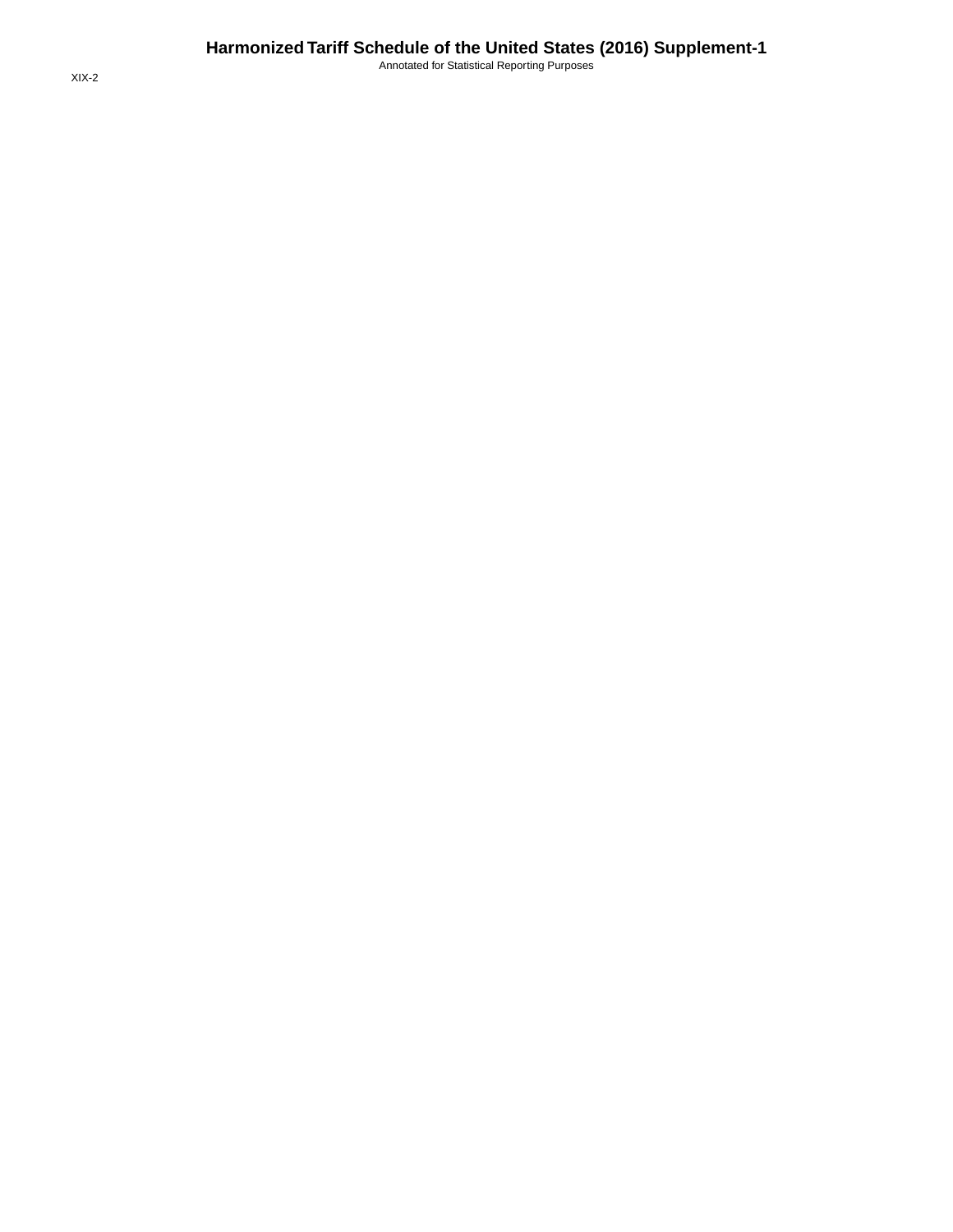Annotated for Statistical Reporting Purposes

#### CHAPTER 93

#### ARMS AND AMMUNITION; PARTS AND ACCESSORIES THEREOF

### **Notes**

XIX 93-1

- 1. This chapter does not cover:
	- (a) Goods of chapter 36 (for example, percussion caps, detonators, signaling flares);
	- (b) Parts of general use, as defined in note 2 to section XV, of base metal (section XV), or similar goods of plastics (chapter 39);
	- (c) Armored fighting vehicles (heading 8710);
	- (d) Telescopic sights or other optical devices suitable for use with arms, unless mounted on a firearm or entered with the firearm on which they are designed to be mounted (chapter 90);
	- (e) Bows, arrows, fencing foils or toys (chapter 95); or
	- (f) Collectors' pieces or antiques (heading 9705 or 9706).
- 2. In heading 9306, the reference to "parts thereof" does not include radio or radar apparatus of heading 8526.

#### **Statistical Note**

1. The calculation of duties, under subheadings 9301.90.30, 9303.30.40 and 9303.30.80, for rifles imported either with telescopic sights mounted on them or with telescopic sights designed to be mounted on them, requires that these articles be constructively separated into their component parts and each component separately valued. The individual components shall be separately reported under the appropriate statistical suffixes. In each instance, the sum of the values of the individual components shall be equal to the total value of the article.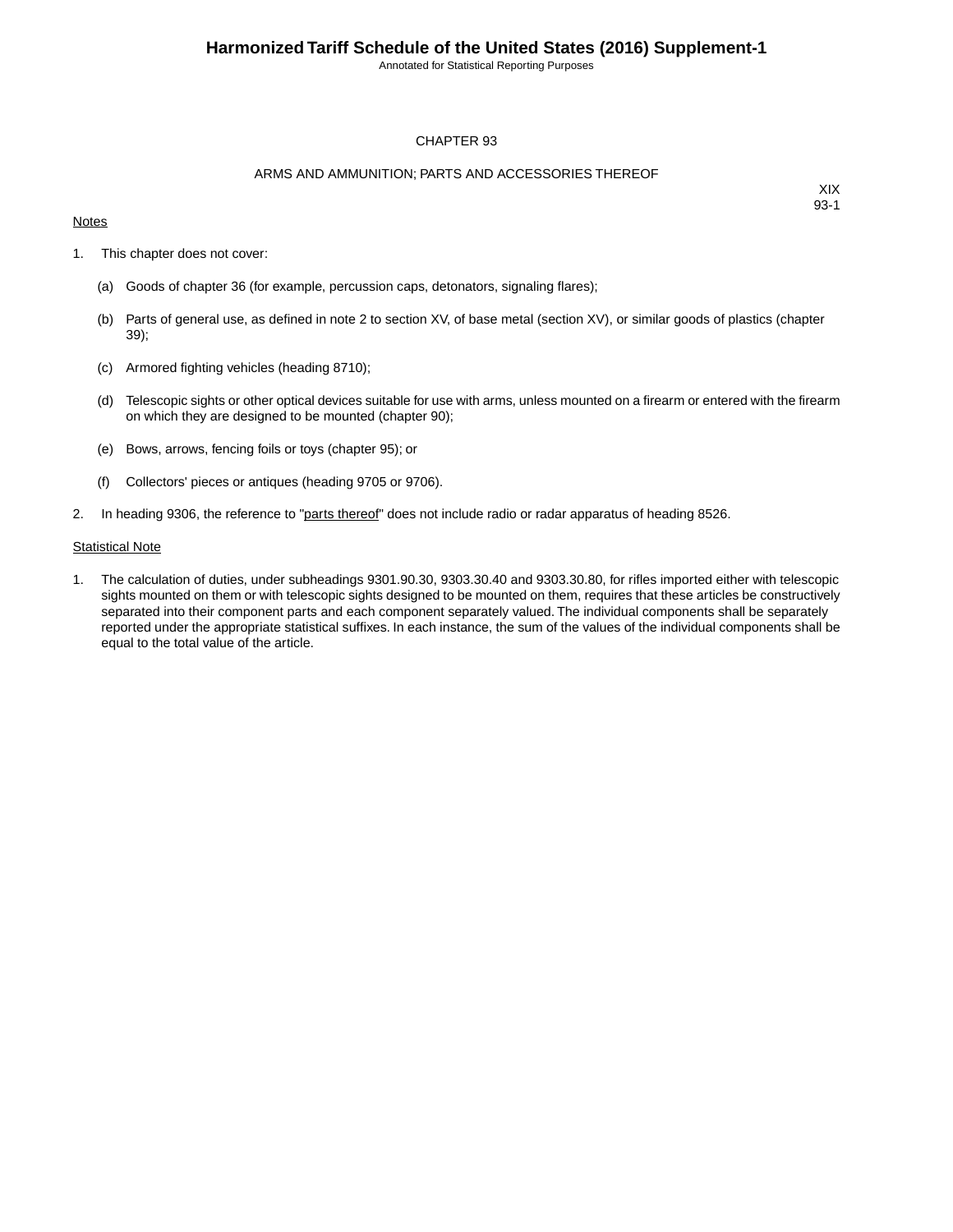Annotated for Statistical Reporting Purposes

| Heading/      | Stat. |                                                                                  | Unit     |                                   |                                       |                |
|---------------|-------|----------------------------------------------------------------------------------|----------|-----------------------------------|---------------------------------------|----------------|
| Subheading    | Suf-  | Article Description                                                              | of       |                                   | 1                                     | $\overline{2}$ |
|               | fix   |                                                                                  | Quantity | General                           | Special                               |                |
| 9301          |       | Military weapons, other than revolvers, pistols and the arms<br>of heading 9307: |          |                                   |                                       |                |
| 9301.10.00    |       | Artillery weapons (for example, guns, howitzers and                              |          |                                   |                                       |                |
|               |       |                                                                                  |          | Free                              |                                       | 27.5%          |
|               | 10    |                                                                                  | No.      |                                   |                                       |                |
|               | 80    |                                                                                  | No.      |                                   |                                       |                |
| 9301.20.00 00 |       | Rocket launchers; flame-throwers; grenade launchers;                             |          |                                   |                                       |                |
|               |       |                                                                                  |          |                                   |                                       | 27.5%          |
|               |       |                                                                                  |          |                                   |                                       |                |
| 9301.90       |       | Other:                                                                           |          |                                   |                                       |                |
| 9301.90.30    |       |                                                                                  |          | 4.7% on the<br>value of the rifle | Free (A, AU, BH,<br>CA, CL, CO, D, E, | 65%            |
|               |       |                                                                                  |          | $+20\%$ on the                    | IL, JO, KR, MA,                       |                |
|               |       |                                                                                  |          | value of the                      | MX, OM, P, PA,                        |                |
|               |       |                                                                                  |          | telescopic sight,                 | PE, SG)                               |                |
|               |       |                                                                                  |          | if any                            |                                       |                |
|               | 10    |                                                                                  |          |                                   |                                       |                |
|               | 20    |                                                                                  |          |                                   |                                       |                |
| 9301.90.60 00 |       |                                                                                  |          | 2.6%                              | Free (A, AU, BH,                      | 65%            |
|               |       |                                                                                  |          |                                   | CA, CL, CO, D, E,                     |                |
|               |       |                                                                                  |          |                                   | IL, JO, KR, MA,                       |                |
|               |       |                                                                                  |          |                                   | MX, OM, P, PA,                        |                |
|               |       |                                                                                  |          |                                   | PE, SG)                               |                |
| 9301.90.90    |       |                                                                                  |          | Free                              |                                       | 27.5%          |
|               | 30    |                                                                                  |          |                                   |                                       |                |
|               |       |                                                                                  |          |                                   |                                       |                |
|               | 90    |                                                                                  |          |                                   |                                       |                |
| 9302.00.00    |       | Revolvers and pistols, other than those of heading 9303 or                       |          |                                   |                                       |                |
|               |       |                                                                                  |          | $14¢$ each + 3%                   | Free (A+, AU, BH,                     | $$3.50$ each + |
|               |       |                                                                                  |          |                                   | CA, CL, CO, D, E,                     | 55%            |
|               |       |                                                                                  |          |                                   | IL, JO, KR, MA,                       |                |
|               |       |                                                                                  |          |                                   | MX, OM, P, PA,                        |                |
|               | 20    |                                                                                  |          |                                   | PE, SG)                               |                |
|               |       |                                                                                  |          |                                   |                                       |                |
|               | 40    |                                                                                  |          |                                   |                                       |                |
|               | 90    |                                                                                  |          |                                   |                                       |                |
|               |       |                                                                                  |          |                                   |                                       |                |
|               |       |                                                                                  |          |                                   |                                       |                |
|               |       |                                                                                  |          |                                   |                                       |                |
|               |       |                                                                                  |          |                                   |                                       |                |
|               |       |                                                                                  |          |                                   |                                       |                |
|               |       |                                                                                  |          |                                   |                                       |                |
|               |       |                                                                                  |          |                                   |                                       |                |
|               |       |                                                                                  |          |                                   |                                       |                |
|               |       |                                                                                  |          |                                   |                                       |                |
|               |       |                                                                                  |          |                                   |                                       |                |
|               |       |                                                                                  |          |                                   |                                       |                |
|               |       |                                                                                  |          |                                   |                                       |                |
|               |       |                                                                                  |          |                                   |                                       |                |
|               |       |                                                                                  |          |                                   |                                       |                |
|               |       |                                                                                  |          |                                   |                                       |                |
|               |       |                                                                                  |          |                                   |                                       |                |
|               |       |                                                                                  |          |                                   |                                       |                |
|               |       |                                                                                  |          |                                   |                                       |                |
|               |       |                                                                                  |          |                                   |                                       |                |
|               |       |                                                                                  |          |                                   |                                       |                |
|               |       |                                                                                  |          |                                   |                                       |                |
|               |       |                                                                                  |          |                                   |                                       |                |
|               |       |                                                                                  |          |                                   |                                       |                |
|               |       |                                                                                  |          |                                   |                                       |                |
|               |       |                                                                                  |          |                                   |                                       |                |
|               |       |                                                                                  |          |                                   |                                       |                |
|               |       | 1/ See statistical note 1 to this chapter.                                       |          |                                   |                                       |                |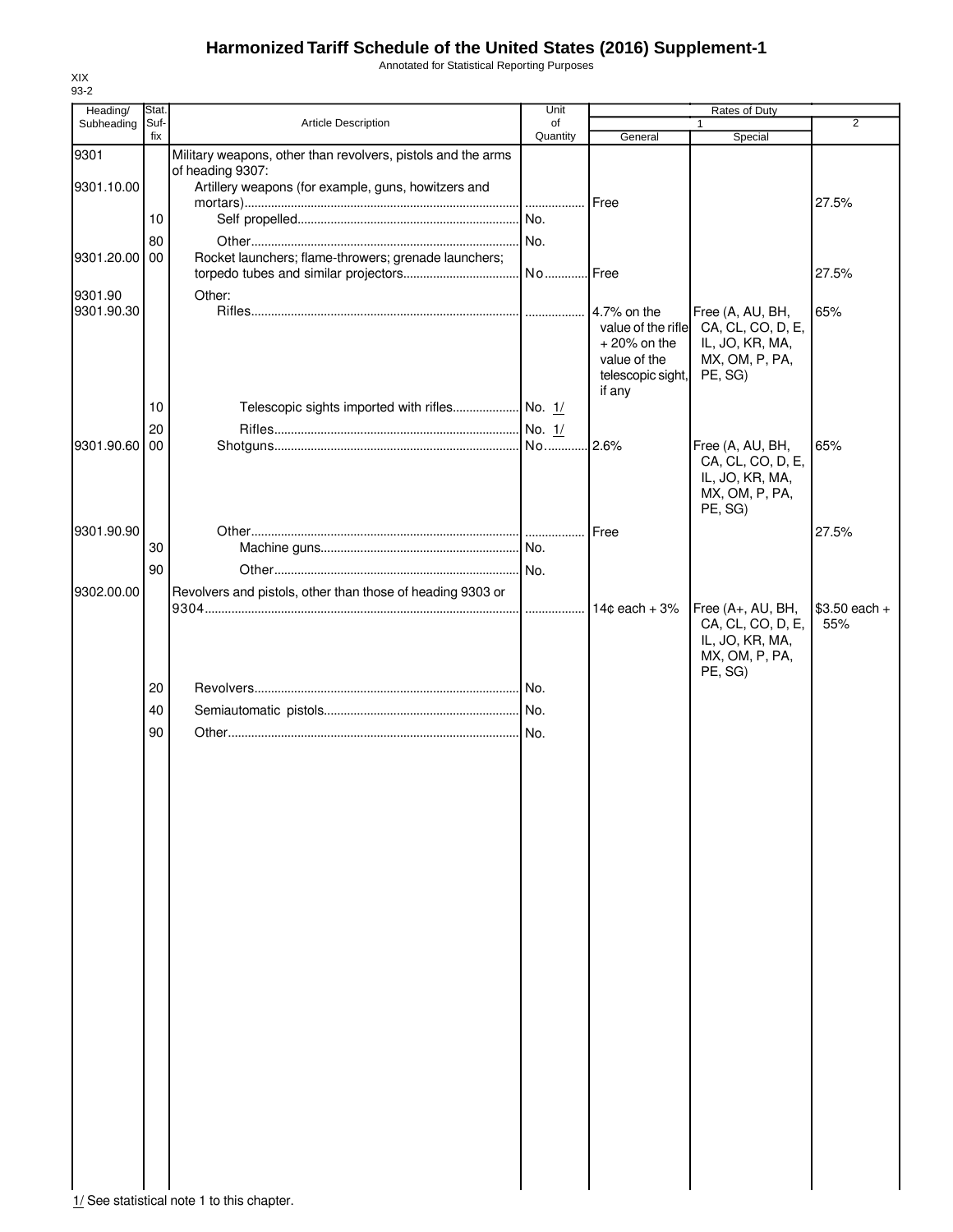Annotated for Statistical Reporting Purposes

| Heading/                 | Stat.       |                                                                                                                                                                                                                                                                                                                                                         | Unit           |                                                                                                    | Rates of Duty                                                                         |                |
|--------------------------|-------------|---------------------------------------------------------------------------------------------------------------------------------------------------------------------------------------------------------------------------------------------------------------------------------------------------------------------------------------------------------|----------------|----------------------------------------------------------------------------------------------------|---------------------------------------------------------------------------------------|----------------|
| Subheading               | Suf-<br>fix | <b>Article Description</b>                                                                                                                                                                                                                                                                                                                              | of<br>Quantity | General                                                                                            | Special                                                                               | $\overline{2}$ |
| 9303                     |             | Other firearms and similar devices which operate by the firing<br>of an explosive charge (for example, sporting shot- guns and<br>rifles, muzzle-loading firearms, Very pistols and other devices<br>designed to project only signal flares, pistols and revolvers for<br>firing blank ammunition, captive-bolt humane killers,<br>line-throwing guns): |                |                                                                                                    |                                                                                       |                |
| 9303.10.00 00            |             |                                                                                                                                                                                                                                                                                                                                                         |                |                                                                                                    |                                                                                       | Free           |
| 9303.20.00               |             | Other sporting, hunting or target-shooting shotguns,                                                                                                                                                                                                                                                                                                    |                |                                                                                                    |                                                                                       |                |
|                          |             |                                                                                                                                                                                                                                                                                                                                                         |                |                                                                                                    | Free (A, AU, BH,<br>CA, CL, CO, D, E,<br>IL, JO, KR, MA,<br>MX, OM, P, PA,<br>PE, SG) | 65%            |
|                          |             | Shotguns:                                                                                                                                                                                                                                                                                                                                               |                |                                                                                                    |                                                                                       |                |
|                          | 20          |                                                                                                                                                                                                                                                                                                                                                         |                |                                                                                                    |                                                                                       |                |
|                          | 30          |                                                                                                                                                                                                                                                                                                                                                         |                |                                                                                                    |                                                                                       |                |
|                          | 40          |                                                                                                                                                                                                                                                                                                                                                         |                |                                                                                                    |                                                                                       |                |
|                          | 65          |                                                                                                                                                                                                                                                                                                                                                         |                |                                                                                                    |                                                                                       |                |
|                          | 80          |                                                                                                                                                                                                                                                                                                                                                         |                |                                                                                                    |                                                                                       |                |
| 9303.30                  |             | Other sporting, hunting or target-shooting rifles:                                                                                                                                                                                                                                                                                                      |                |                                                                                                    |                                                                                       |                |
| 9303.30.40               |             |                                                                                                                                                                                                                                                                                                                                                         |                | 3.8% on the<br>value of the rifle<br>$+10\%$ on the<br>value of the<br>telescopic sight,<br>if any | Free (A, AU, BH,<br>CA, CL, CO, D, E,<br>IL, JO, KR, MA,<br>MX, OM, P, PA,<br>PE, SG) | 65%            |
|                          | 10          | Telescopic sights imported with rifles No. 1/                                                                                                                                                                                                                                                                                                           |                |                                                                                                    |                                                                                       |                |
|                          |             | Rifles:                                                                                                                                                                                                                                                                                                                                                 |                |                                                                                                    |                                                                                       |                |
|                          | 20          |                                                                                                                                                                                                                                                                                                                                                         |                |                                                                                                    |                                                                                       |                |
|                          | 30          |                                                                                                                                                                                                                                                                                                                                                         |                |                                                                                                    |                                                                                       |                |
| 9303.30.80               |             |                                                                                                                                                                                                                                                                                                                                                         |                | 3.1% on the<br>value of the rifle<br>$+13%$ on the<br>value of the<br>telescopic sight,<br>if any  | Free (A, AU, BH,<br>CA, CL, CO, D, E,<br>IL, JO, KR, MA,<br>MX, OM, P, PA,<br>PE, SG) | 65%            |
|                          | 05          | Telescopic sights imported with rifles No. 1/<br>Rifles:                                                                                                                                                                                                                                                                                                |                |                                                                                                    |                                                                                       |                |
|                          | 10          | Centerfire:                                                                                                                                                                                                                                                                                                                                             |                |                                                                                                    |                                                                                       |                |
|                          |             |                                                                                                                                                                                                                                                                                                                                                         |                |                                                                                                    |                                                                                       |                |
|                          | 12          | Bolt action:                                                                                                                                                                                                                                                                                                                                            |                |                                                                                                    |                                                                                       |                |
|                          |             |                                                                                                                                                                                                                                                                                                                                                         |                |                                                                                                    |                                                                                       |                |
|                          | 17<br>25    |                                                                                                                                                                                                                                                                                                                                                         |                |                                                                                                    |                                                                                       |                |
|                          | 30          |                                                                                                                                                                                                                                                                                                                                                         |                |                                                                                                    |                                                                                       |                |
| 9303.90<br>9303.90.40 00 |             | Other:<br>Pistols and revolvers designed to fire only blank                                                                                                                                                                                                                                                                                             | No             | 4.2%                                                                                               | Free (A, AU, BH,                                                                      | 105%           |
|                          |             |                                                                                                                                                                                                                                                                                                                                                         |                |                                                                                                    | CA, CL, CO, D, E,<br>IL, JO, KR, MA,<br>MX, OM, P, PA,<br>PE, SG)                     |                |
| 9303.90.80 00            |             |                                                                                                                                                                                                                                                                                                                                                         | No             | Free                                                                                               |                                                                                       | 27.5%          |
|                          |             |                                                                                                                                                                                                                                                                                                                                                         |                |                                                                                                    |                                                                                       |                |

 $\frac{1}{2}$  See statistical note 1 to this chapter.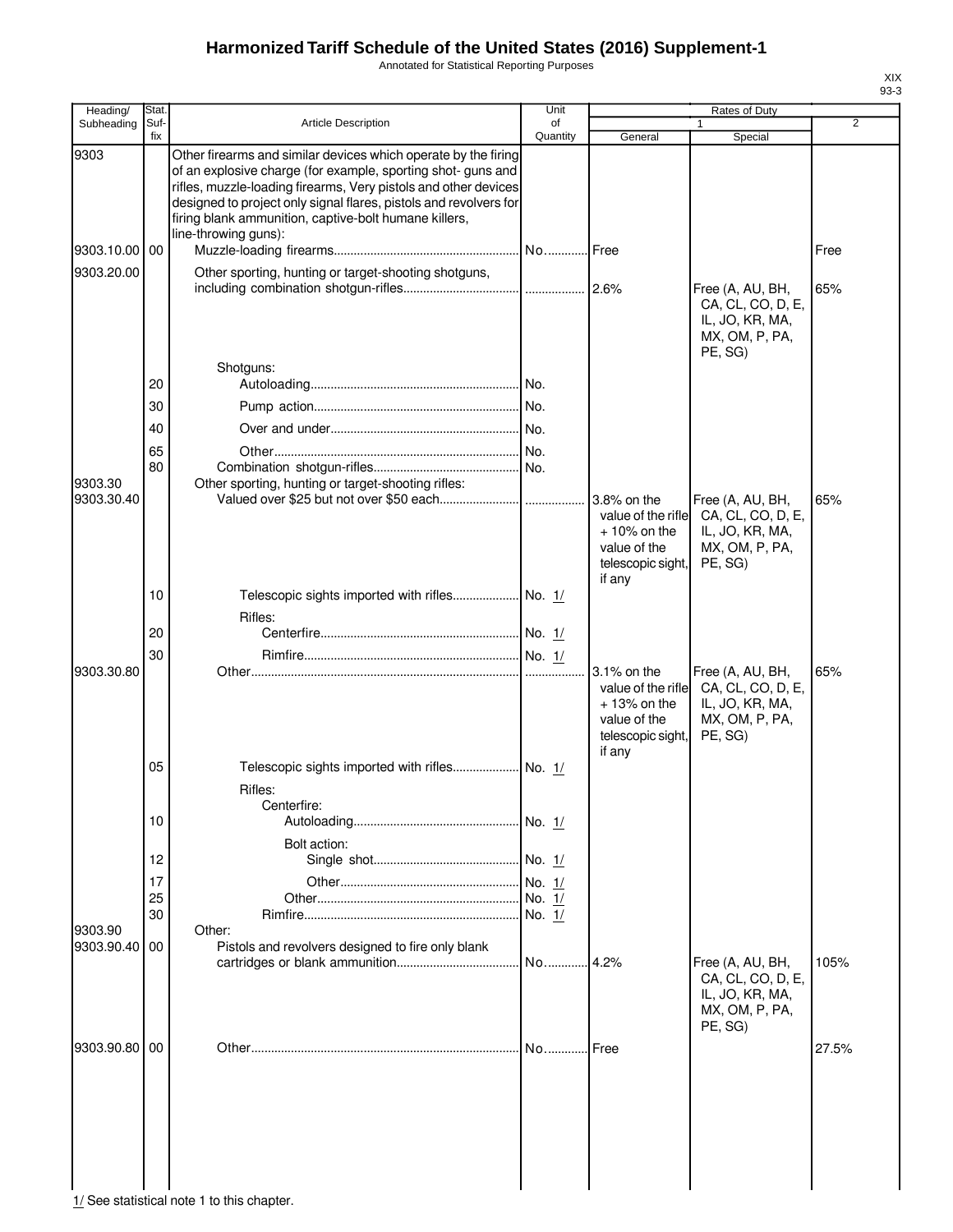Annotated for Statistical Reporting Purposes

| Heading/                       | Stat.       |                                                                                                                                                                                                                                                                                        | Unit                         |         |                                                                                       |                |
|--------------------------------|-------------|----------------------------------------------------------------------------------------------------------------------------------------------------------------------------------------------------------------------------------------------------------------------------------------|------------------------------|---------|---------------------------------------------------------------------------------------|----------------|
| Subheading                     | Suf-<br>fix | Article Description                                                                                                                                                                                                                                                                    | $_{\mathsf{of}}$<br>Quantity | General | $\mathbf{1}$<br>Special                                                               | $\overline{2}$ |
| 9304.00<br>9304.00.20 00       |             | Other arms (for example, spring, air or gas guns and pistols,<br>truncheons), excluding those of heading 9307:<br>Pistols, rifles and other guns which eject missiles by<br>release of compressed air or gas, or by the release of a<br>spring mechanism or rubber held under tension: | No                           | .3.9%   | Free (A, AU, BH,<br>CA, CL, CO, D, E,<br>IL, JO, KR, MA,<br>MX, OM, P, PA,            | 70%            |
|                                |             |                                                                                                                                                                                                                                                                                        |                              |         | PE, SG)                                                                               |                |
| 9304.00.40 00<br>9304.00.60 00 |             |                                                                                                                                                                                                                                                                                        |                              |         | Free (A, AU, BH,<br>CA, CL, CO, D, E,<br>IL, JO, KR, MA,<br>MX, OM, P, PA,<br>PE, SG) | 27.5%<br>45%   |
|                                |             |                                                                                                                                                                                                                                                                                        |                              |         |                                                                                       |                |
|                                |             |                                                                                                                                                                                                                                                                                        |                              |         |                                                                                       |                |
|                                |             |                                                                                                                                                                                                                                                                                        |                              |         |                                                                                       |                |
|                                |             |                                                                                                                                                                                                                                                                                        |                              |         |                                                                                       |                |
|                                |             |                                                                                                                                                                                                                                                                                        |                              |         |                                                                                       |                |
|                                |             |                                                                                                                                                                                                                                                                                        |                              |         |                                                                                       |                |
|                                |             |                                                                                                                                                                                                                                                                                        |                              |         |                                                                                       |                |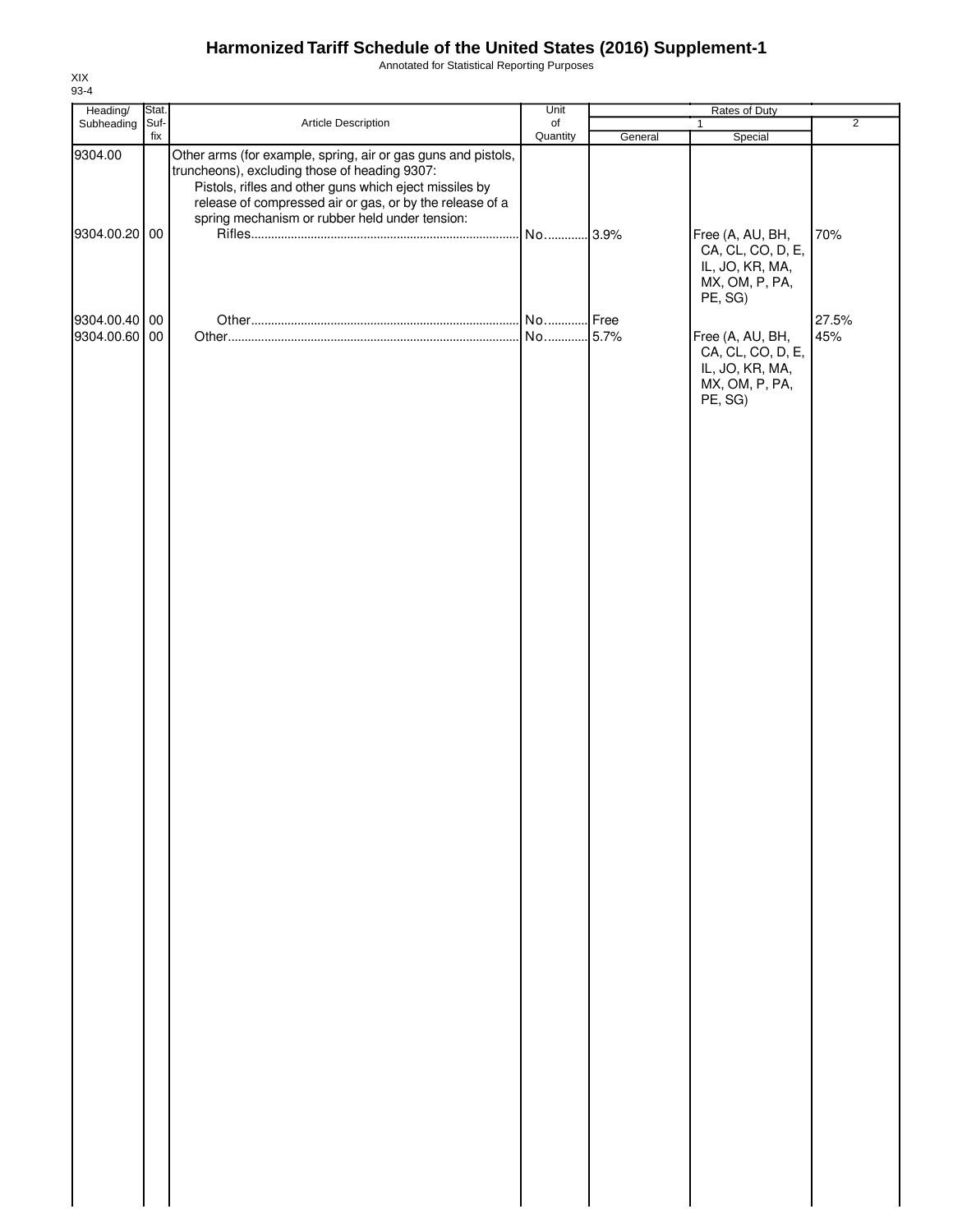Annotated for Statistical Reporting Purposes

| Heading/              | <b>Stat</b> |                                                             | Unit              |         | Rates of Duty                     |                |
|-----------------------|-------------|-------------------------------------------------------------|-------------------|---------|-----------------------------------|----------------|
| Subheading            | Suf-<br>fix | <b>Article Description</b>                                  | of<br>Quantity    | General | 1                                 | $\overline{2}$ |
| 9305                  |             | Parts and accessories of articles of headings 9301 to 9304: |                   |         | Special                           |                |
| 9305.10               |             | Of revolvers or pistols:                                    |                   |         |                                   |                |
| 9305.10.20            |             |                                                             |                   |         | Free (A+, AU, BH,                 | 105%           |
|                       |             |                                                             |                   |         | CA, CL, CO, D, E,                 |                |
|                       |             |                                                             |                   |         | IL, JO, KR, MA,                   |                |
|                       |             |                                                             |                   |         | MX, OM, P, PA,<br>PE, SG)         |                |
|                       | 10          |                                                             |                   |         |                                   |                |
|                       | 80          |                                                             |                   |         |                                   |                |
|                       |             | Other:                                                      |                   |         |                                   |                |
| 9305.10.40 00         |             | Of revolvers or pistols designed to fire only blank         |                   |         |                                   |                |
|                       |             |                                                             |                   |         | Free (A, AU, BH,                  | 105%           |
|                       |             |                                                             |                   |         | CA, CL, CO, D, E,                 |                |
|                       |             |                                                             |                   |         | IL, JO, KR, MA,<br>MX, OM, P, PA, |                |
|                       |             |                                                             |                   |         | PE, SG)                           |                |
| 9305.10.60            | 00          |                                                             |                   |         |                                   | Free           |
|                       |             |                                                             |                   |         |                                   |                |
| 9305.10.80            | 00          |                                                             |                   |         |                                   | 27.5%          |
| 9305.20<br>9305.20.05 | 00          | Of shotguns or rifles of heading 9303:                      |                   |         | Free (A, AU, BH,                  | 69.5%          |
|                       |             |                                                             |                   |         | CA, CL, CO, D, E,                 |                |
|                       |             |                                                             |                   |         | IL, JO, KR, MA,                   |                |
|                       |             |                                                             |                   |         | MX, OM, P, PA,                    |                |
|                       |             |                                                             |                   |         | PE, SG)                           |                |
| 9305.20.80            |             |                                                             |                   | Free    |                                   | 73.5%          |
|                       | 04          | Shotgun barrels:                                            |                   |         |                                   |                |
|                       |             |                                                             |                   |         |                                   |                |
|                       | 08<br>20    | Other parts of muzzle-loading shotguns or rifles X          |                   |         |                                   |                |
|                       |             |                                                             |                   |         |                                   |                |
|                       |             | Other:<br>Of shotguns, including shotgun-rifle              |                   |         |                                   |                |
|                       |             | combinations:                                               |                   |         |                                   |                |
|                       | 31          |                                                             |                   |         |                                   |                |
|                       | 33          |                                                             |                   |         |                                   |                |
|                       | 60          |                                                             |                   |         |                                   |                |
|                       |             | Other:                                                      |                   |         |                                   |                |
| 9305.91               |             | Of military weapons of heading 9301:                        |                   |         |                                   |                |
| 9305.91.10 00         |             |                                                             |                   | Free    |                                   | 55%            |
| 9305.91.20 00         |             |                                                             |                   | Free    |                                   | 55%            |
| 9305.91.30            |             |                                                             |                   | Free    |                                   | 27.5%          |
|                       | 10          |                                                             |                   |         |                                   |                |
|                       | 30          |                                                             |                   |         |                                   |                |
| 9305.99               |             | Other:                                                      |                   |         |                                   |                |
| 9305.99.40            | 00          | Of articles of heading 9303 other than shotguns             | <b>X</b>          | Free    |                                   | 27.5%          |
|                       |             | Of articles of subheading 9304.00.20 or                     |                   |         |                                   |                |
| 9305.99.50            |             |                                                             |                   | 3.9%    | Free (A, AU, BH,                  | 70%            |
|                       |             |                                                             |                   |         | CA, CL, CO, D, E,                 |                |
|                       |             |                                                             |                   |         | IL, JO, KR, MA,                   |                |
|                       |             |                                                             |                   |         | MX, OM, P, PA,                    |                |
|                       | 10          |                                                             |                   |         | PE, SG)                           |                |
|                       |             | Parts and accessories of paintball markers   X              |                   |         |                                   |                |
| 9305.99.60            | 50<br>00    |                                                             | ΙX<br>$X_{\cdot}$ | 2.9%    | Free (A, AU, BH,                  | 45%            |
|                       |             |                                                             |                   |         | CA, CL, CO, D, E,                 |                |
|                       |             |                                                             |                   |         | IL, JO, KR, MA,                   |                |
|                       |             |                                                             |                   |         | MX, OM, P, PA,                    |                |
|                       |             |                                                             |                   |         | PE, SG)                           |                |
|                       |             |                                                             |                   |         |                                   |                |
|                       |             |                                                             |                   |         |                                   |                |
|                       |             |                                                             |                   |         |                                   |                |